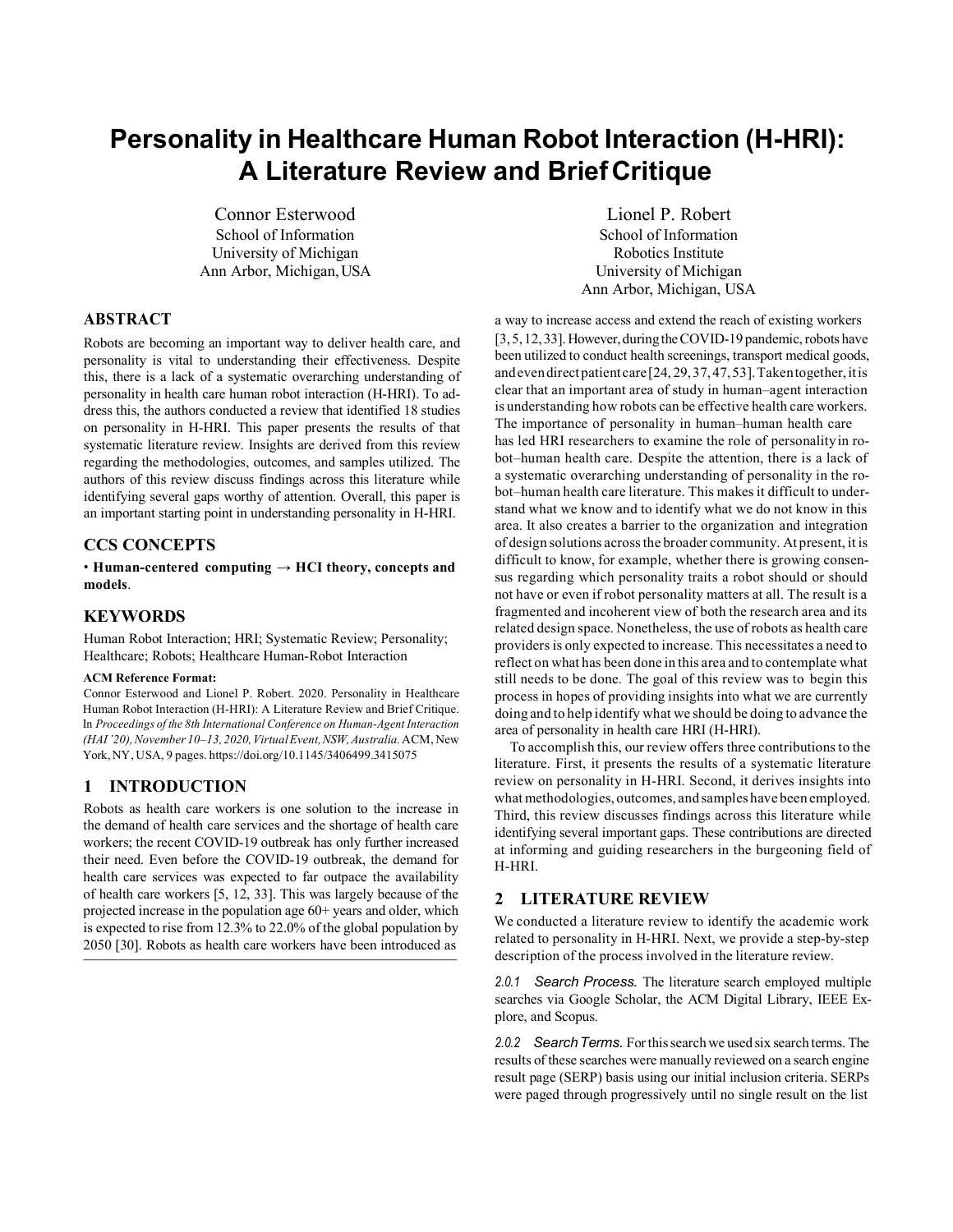met the specified criteria. Results priorto the page with no relevant results were extracted for review while subsequent results were not. Each SERP contained 10–25 results (depending on database) by default.Intotal, wefound1,819resultsacross allof oursearches before taking into account duplicate entries.

*2.0.3 De-Duplication.* Search results were exported from Google Scholar in .bib format using the "publish or perish" application [18] and imported into r for processing. The other databases' results were exported using their respective built-in tools. De-duplication was conducted using the revtools package [44]. We identified duplicate articles on the basis of title using fuzzy matching and followed up with manual screening. Then, duplicates were removed leaving a total of unique entries numbered 1,069.

*2.0.4 Eligibility Criteria.* Given the objectives of this review, we used a three-stage approach whereby we started with the broadest

of eligibility criteria and focused the review further by applying stricter criteria progressively. The initial eligibility criteria were used in the page-by-page review of search results and in all subsequent screenings. The secondary eligibility criteria were implemented in title screening and all subsequent screenings. The final eligibility criteria were applied for abstract and full-text screening. The exclusion criteria were used throughout all steps ofthis review.

Papers were selected for inclusion if they met three specific criteria. First, studies were required to be classified as articles or academic works that excluded patents and popular press articles. Second, studies were required to be written in the English language. The reason for excluding non-English-language publications relates to the lack of a specialist or translator on the review team making these studies difficult to screen appropriately. The third criterion for our initial eligibility was that the titles or abstracts retrieved must have explicitly mentioned both the term "robot" and the term

"personality." At the secondary level, papers were selected on the basis of four additional eligibility criteria. First, studies were required to be empirical in nature and design. Second, these studies were required to use embodied physical action (EPA) robots. Third, studies were required to include measures of human or robot personality. Fourth, studies were found eligible only if they involved humans interacting with the selected EPA robots.

The final criterion used for including studies in this review required not only that the study meet all of the aforementioned eligibility requirements but also that they operated within a health care context. For the purposes of this review, a health care context was any environment where the activities and interactions performed were directly related to an individual's physical well-being. Studies were excluded if they (1) focused on embodied virtual action (EVA) (i.e. virtual agents), (2) focused on tele-presence robots, (3) focused only on manipulating robot personality without examining its impact on humans, or (4) focused only on negative attitudes toward robots (NARS) as the personality trait of interest. The exclusion of studies that used the NARS scale was based on this scale's use as a control variable in many studies (see [49], [22]).

*2.0.5 ScreeningProcedure.* Titlescreeningwas conductedmanually in the revtools environment on the 1,069 unique entries previously identified. Screening was done only on the article title with author names and publication name hidden. Title screening was

conducted based on the initial eligibility criterion. This screening identified 197 eligible studies.

Abstract screening was conducted manually in the revtools environment on the previously screened 197 studies. Abstracts were extracted from google scholar and manually added to the data-set utilized by revtools. This approach was adopted as google scholar has no native export and the exporting of abstracts on behalf of "publish or perish" is incomplete and contains missing data. This screening utilized all previous eligibility criteria in addition to the secondary eligibility criteria. After identifying 84 studies that met our secondary eligibility criteria, abstract screening was conducted a second time utilizing all previous eligibility criteria in addition to the final eligibility criteria. After this second abstract screening, 13 studies were selected for full-text screening.

In addition, 50 other potential references were identified from previously published review papers on the topic [see [22]]. All papers identified via this means were reviewed in the same way as the papers identified by our search (title and abstract screening) and with identical criteria. Ultimately, seven of the additional 50 references were found to be eligible for full-text screening.

Full-text screening involved reading each of the 20 selected papers in detail to determine their suitability based on all previously listed criteria. After completing this screening, two papers were excluded from this analysis because they reported on the same study [38]. The two excluded studies were: [39] and [40]. Figure 1 visually represents this review process and the associated counts.

#### **3 REVIEW RESULTS**

## **3.1 Publication Outlets**

The literature review search identified 18 total papers published on the subject of human–robot interaction and personality in a health carecontextthatmetthecriteria.Thesepublicationswereprimarily inconferences(10) andjournals(7), with only onestudy appearing in the form of a workshop paper. A breakdown of publications by type is visible in Figure 2. In terms of specific venues, there was no dominant publication venue, with 8 of 19 studies being published in unique venues. Of the studies that were published in the same locations, four of these were published at the ACM SIGCHI conference and two were published in the International Journal of Human–Computer Studies.

Most publications were in outlets focused on human–computer interaction (5), human–robot interaction (3), interactive systems(2), and human factors, robotics, and controls engineering (3). The remaining studies ranged significantly, with two published in outlets focused on broad psychological subject matter, two published in outlets focused on aging and assistive technology, one published in an interdisciplinary open-source journal and the remaining paper published in an outlet focused on emotion, social signals, sentiment, communication. Notably, there was a lack of papers published in medicine-specific outlets. In terms of publication year, most studies were published between 2014 and 2018 as opposed to between 2002 and 2014. A breakdown of publications by year is in Figure 3.

#### **3.2 Sample Data**

3.2.1 Sample Size: The sum of all participants across studies was 805, with an average sample size of 44.7. The standard deviation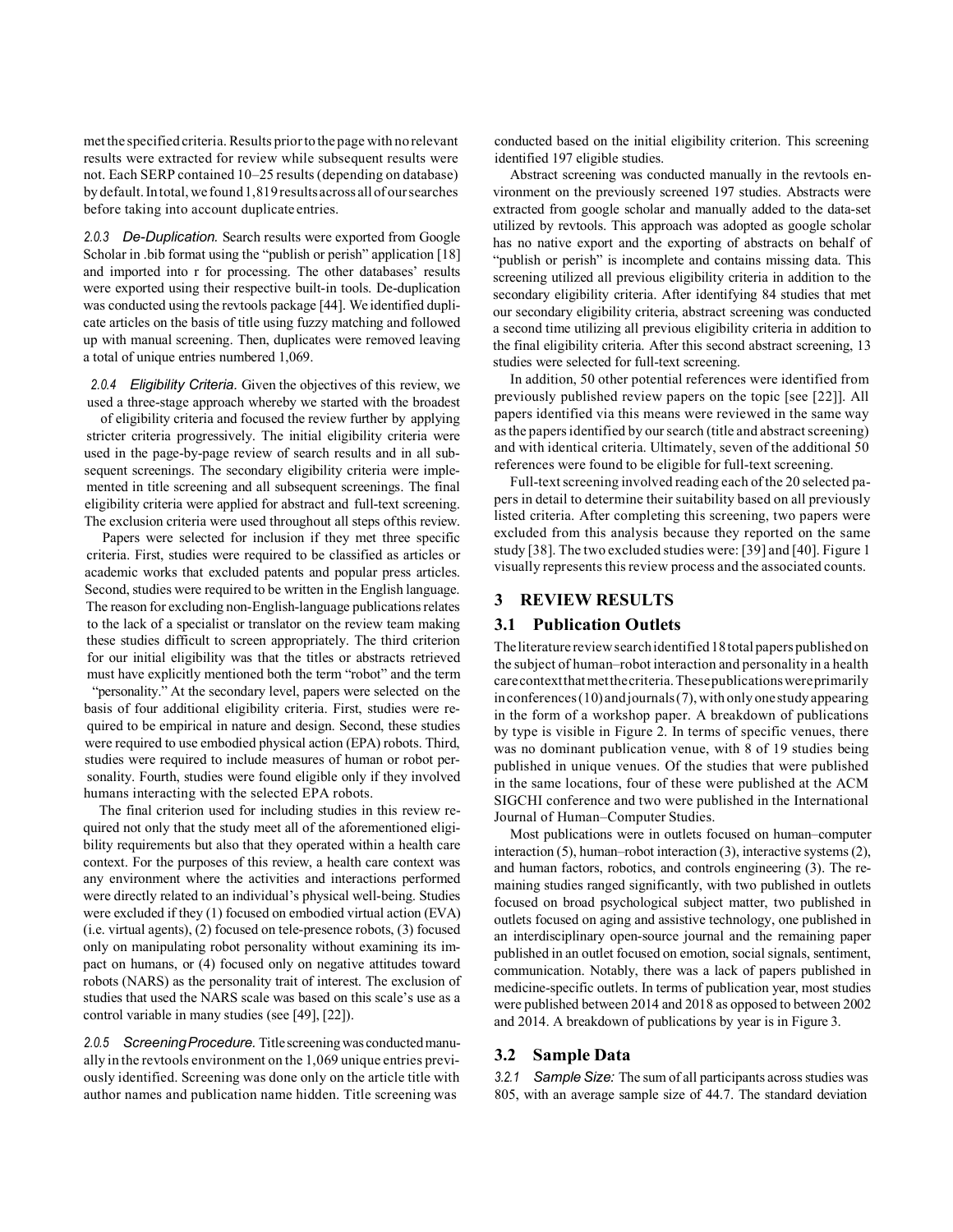

**Figure 1: Prisma Flow Diagram of Literature Review Process**



**Figure 2: Publications by Type**





**Figure 3: Publications by Year**

statistical analyses conducted can lead to a lack of power. A lack of power can result in a higher propensity of type 2 errors. Type 2 errors occur when there are significant differences but none are actually found.

*3.2.2 ParticipantAges:* Age is more orless evenly distributed. The mean age across all studies was 47 and the standard deviation was 25. Specifically, six studies' average ages fell between 18 and 44 years, three fell between 45 and 64 years, and four had subjects 65 years or older. This is a fairly representative age range across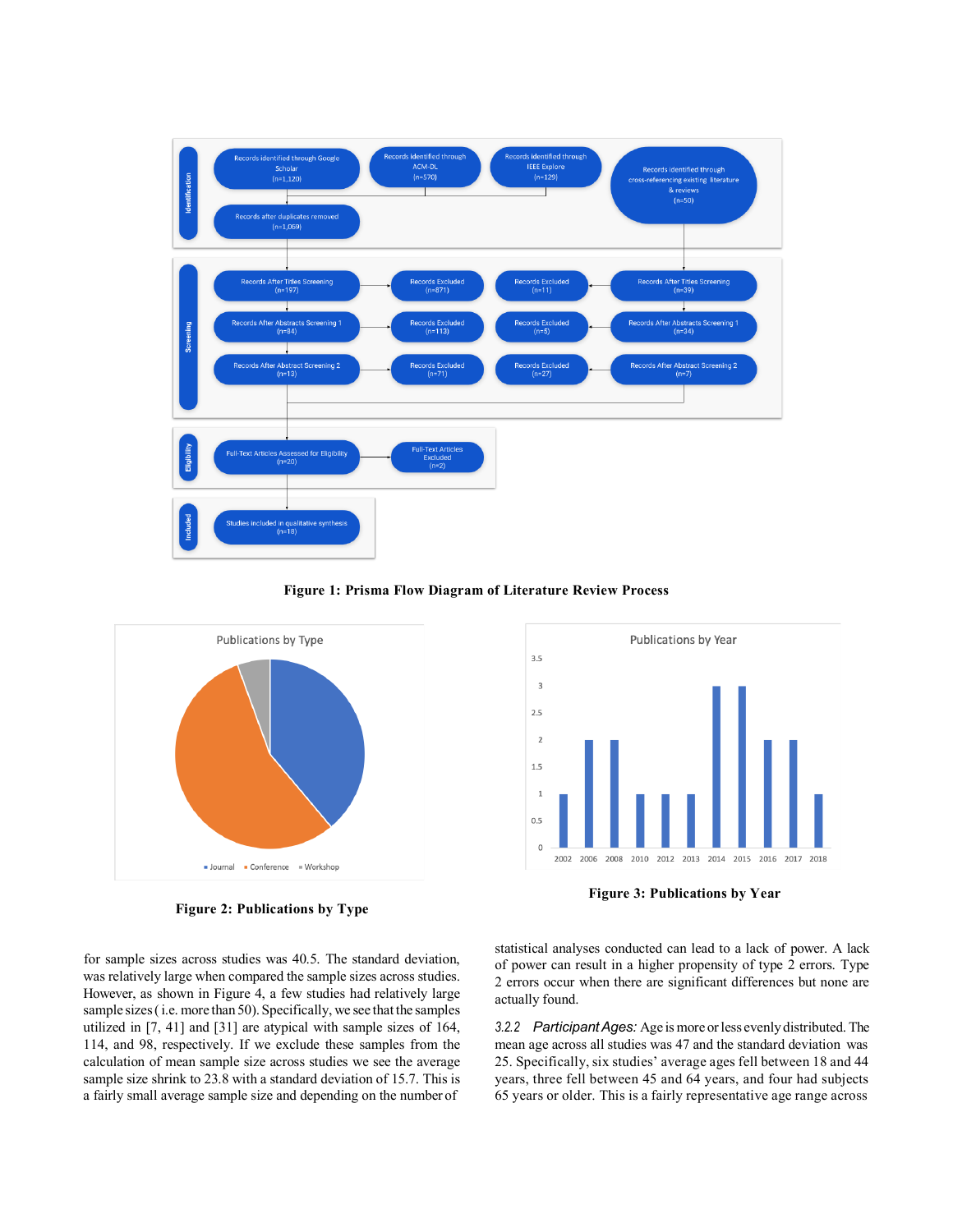

**Figure 4: Participants by Study**



**Figure 5: Average Participant Age by Study**

studies, as is evident in Figure 5. Notably, the large number of 65+ represented in this review is the result of a handful of studies taking place in rehabilitation or retirement communities. Given the location of this sample, it is possible that the 65+ population is not encompassing of the independently living 65+ populations. Notably, four studies in this review did not report age groups [15, 31, 38, 43] and three reported only age ranges [9, 11, 14].



**Figure 6: Gender Balance by Study**

3.2.3 *Gender:* We examined the distribution of gender across studies. Across all studies sampled, the percentage of women represented in this review is 57% and the percentage of men is 43%. Of all the studies, three did not provide gender information [10, 15, 31] while one only stated the majority [25]. Notably, there was significant variation among studies, with some having more than 70% male samples and others having more than 70% female samples. This creates a scenario where the average distribution of men to women seems fairly balanced overall but in individual studies this distribution was uneven. Figure 6 demonstrates this trend, with the top half of studies represented having more men and the bottom having more women in their samples. There is evidence, as a result, that within this literature gender is not being represented evenly in most studies and thus results of these studies are less generalizable than they might at first seem.

*3.2.4 Nation of Origin.* When examining the countriesfrom which studies recruited their samples, three studies took place in more than one country while the remainder took place in the same country. Overall, samples were collected across all but one of the world's major regions. Europe was the most frequently sampled region by far, with 64% (11) of reported samples. The remaining regions represented were the Middle East and Africa 12%(2), Asia 12%(2), and North America 12%(2). No samples were found to be from South America or Central America. Notably, the majority 55% (10) of studies failed to provide region or country information in relation to their samples.

#### **3.3 Level of Analysis**

All studies were reviewed to determine their level of analysis. Generally, level of analysis for a particular study is at an individual, group, or organizational level. All studies included in this review were executed at the individual level, leaving the group and organizational dynamics not investigated.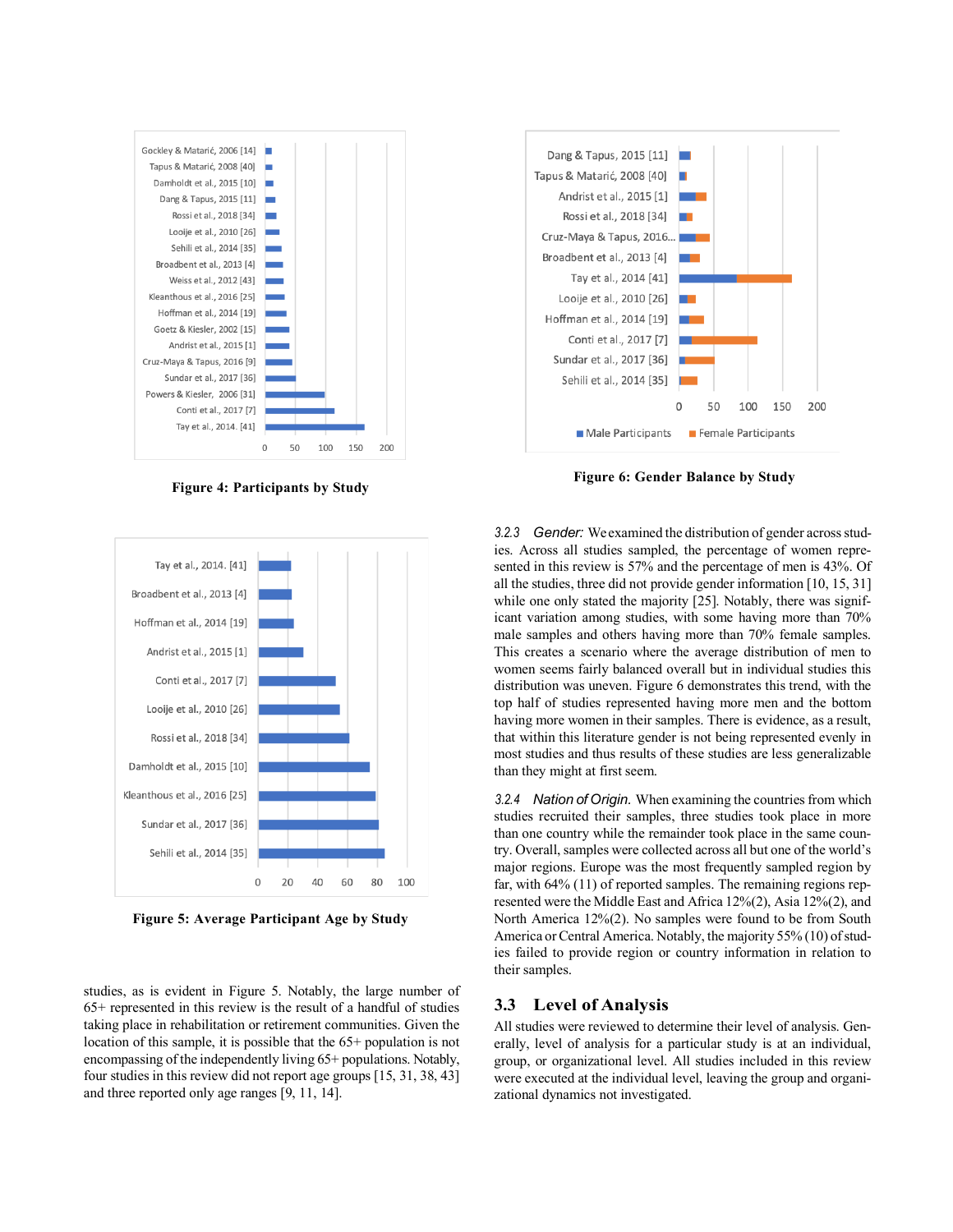# **3.4 Personality Traits**

Overall, the literature examining personality in H-HRI employed five types of personality scales, which are shown in Table 1. However, the Big Five personality scale was commonly used either in whole or in part by the majority (8) of the reviewed studies. Alternative scales varied significantly among the remaining non-Big-Five studies, with two using scales either from or based on [46] two using the NEO-EFI personality inventory, and one using the Eysenck Personality Inventory (EPI). The remaining studies used different scales from one another, and notably one study [25] failed toprovidedetails onthescaleemployed. Acrossallstudiesthemost common dimension of personality studied wasintroversion vs. extraversion, which was measured in 13 of 18 studies. The studies and their associated measures are outlined in Table 1.

#### **3.5 Outcomes**

Outcome measures varied significantly and studies often employed more than one. In all there were 25 different outcomes. The 25 outcomes can be grouped into four broad categories: performance, acceptance, social/emotional, and robot personality. Performance accounted for 36% of the outcomes investigated. Generally, performance measures ranged from perceptual measures of how well the human or robot accomplished a task to objective measures represented by task scores or task time.

The second broad category of outcomes was classified as acceptance. This category was made up of studies that looked at acceptance, usage time, preference, trust, distance, and satisfaction. Acceptance accounted for 36% of outcomes. The third category was that of social/emotional outcomes. This category encompassed studies of attachment, cooperativeness, empathy, friendliness, warmth, social presence, and likeability. This category accounted for 21% of outcomes. The fourth category was perceptions of the robot itself.This category included measures ofthe human's perceptions of the robot's personality or degree of anthropomorphism. This outcome made up 7%. Table 2 provides an overview of studies and the outcomes they investigated.

#### **3.6 Themes**

We identified three thematic uses of personality in the H-HRI literature: human personality, robot personality, and human and robot personality.

3.6.1 *Theme 1: Human Personality.* Studies that investigated human personality exclusively represented up to 39% of the studies. These studies investigated how participants' personality impacted their interaction experience with the robot. Studies of this kind typically used participant personality as the independent variable and measured this personality via the Big Five index. For example, [7] measured human personality characteristics to determine whether different scores across the Big Five personality traits led to differencesin acceptance and associated interactions with robots.

*3.6.2 Theme 2: Perceived Robot Personality.* Studies that investigated robot personality exclusively represented up to 44% of the studies. These investigated how the robot's personality impacted the human's interaction experience with the robot. For example, Goetz et al. [15] investigated how a robot's perceived personality

manipulated by its interaction style (playful vs. serious) impacted the human's compliance with the robot and the robot's perceived intelligence. Notably, studies of this kind preferred to use non-Big-Five measures of personality.

3.6.3 Theme 3: Human and Robot Personality. Studies that investigated both human and robot personality, which represented 17% of studies, investigated how both the participant's and the robot's personalities impacted the human's interaction experience with the robot. These studies varied significantly in their aims and approaches but each sought to investigate possible interaction effects or moderators of the human's personality traits on the same human's perception of the robot's personality. For example, Looije et al., [26] investigated the relationship between a human's different personality traits and how this related to preference for one of two different personalities in a robot. These studies used various scales to measure extroversion and introversion.

# **3.7 Findings**

Findings from the literature paint a clear picture that personality does indeed appear to play a role across many differing outcomes. Outcomes were fairly evenly distributed among performance (36%), acceptance (36%), and social/emotional outcomes (21%), but robot personality as an outcome was used in only a small number of studies (7%). There was also a close split between studies focusing on the theme of human personality (39%) and those focusing on the theme of robot personality (44%). Studies that investigated the theme of human and robot personalities were the minority, accounting for only three (17%) of the studies.

*3.7.1 Theme 1: Human Personality.* Studies exclusively investigating a human's personality and its relationship to HRI in a health care context made up 36% of studies in this review. Most of these studies focused on acceptance outcomes (4), performance (3), social/emotional outcomes (2), and robot personality (1).

*Performance outcomes.* Rossi et al. [34], Dang et al. [11], and Cruz-Maya et al. [9] each investigated performance. Rossi et al. [34] and Dang et al. [11] both examined extroversion and found similar results. Specifically, they found that a human's degree of extroversion did not significantly relate to measures of his or her performance. Research has found conflicting results regarding the human personality trait neuroticism / emotional control. Cruz-Maya et al. [9] found that neuroticism was positively related to human performance, whereas Rossi et al. [34] did not. Rossi et al. [34] was the only study that examined the relationships between agreeableness, conscientiousness, and openness in terms of human performance. Their resultsindicated that only openness had a positive relationship with human performance.

*Social/emotional outcomes.* Several studies examined the impacts of human personality on social/emotional outcomes by measuring human personalities. These studies examined a subset of human personalities: neuroticism/emotional control, extroversion/introversion, and openness.

Damholdt et al. [10] found a positive relationship between low levels of neuroticism(i.e. high emotional control) and perceptions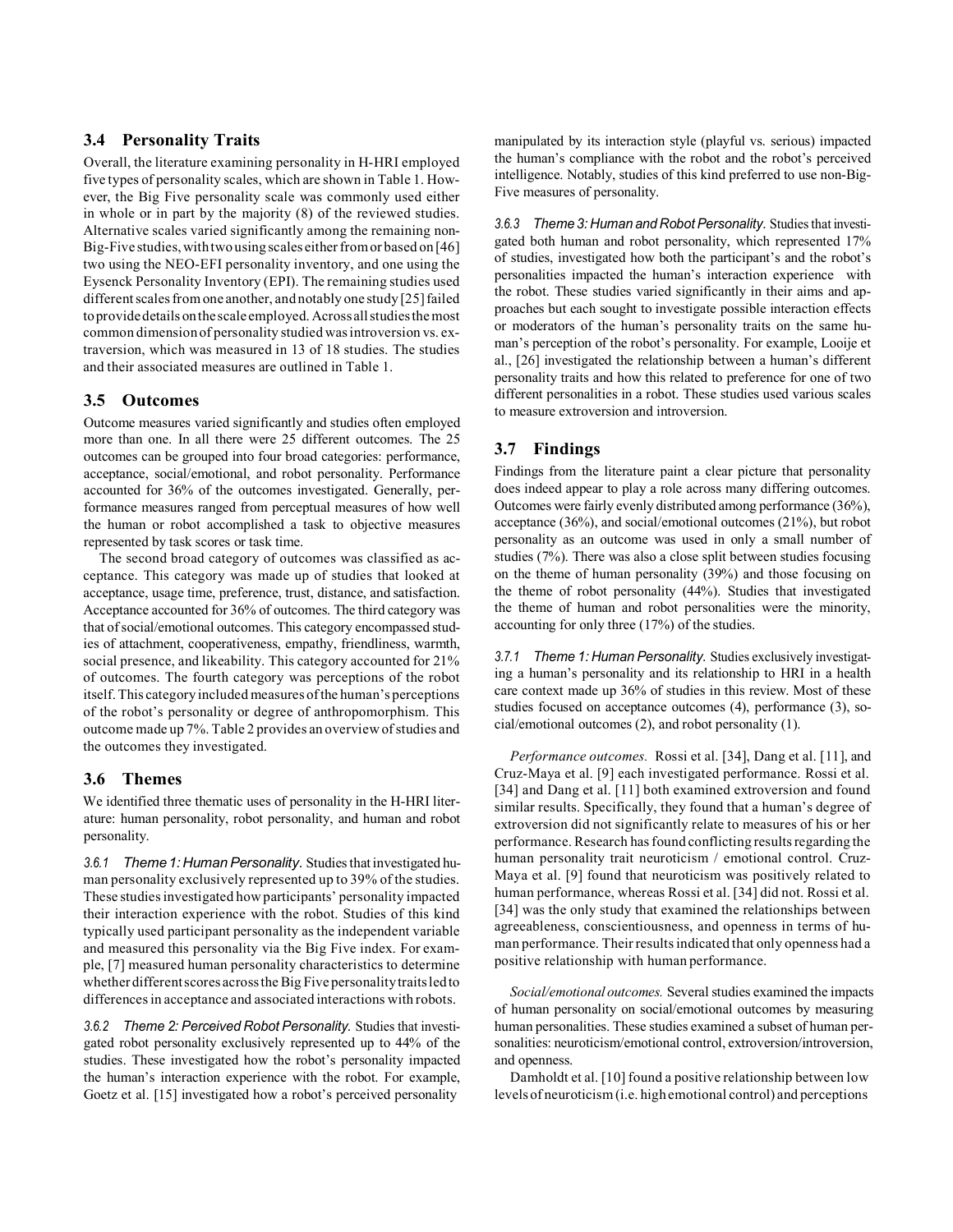|                   | Study                   | Scale                              | <b>Personality Traits</b> |               |                   |                            |             |              |  |
|-------------------|-------------------------|------------------------------------|---------------------------|---------------|-------------------|----------------------------|-------------|--------------|--|
|                   |                         |                                    | Extraversion              | Agreeableness | Conscientiousness | <b>Emotional Stability</b> | Openness    | Other        |  |
| Human Personality | Conti et al., [7]       | Big Five Questionnaire [6]         | $\mathbf X$               | X             | X                 | X                          | $\mathbf X$ |              |  |
|                   | Looije et al., [26]     | <b>Big Five Questionnaire [42]</b> | X                         | X             | X                 | X                          | X           |              |  |
|                   | Sehili et al., [35]     | Big Five Traits [17]               | X                         | X             | X                 | X                          | X           |              |  |
|                   | Cruz-Maya & Tapus, [9]  | Big Five $[16]$                    | X                         | X             | X                 | X                          | X           |              |  |
|                   | Dang & Tapus, $[11]$    | Big Five $[16]$                    | X                         |               |                   |                            |             |              |  |
|                   | Gockley & MatariC, [14] | Big Five $[16]$                    | X                         |               |                   |                            |             |              |  |
|                   | Damholdt et al., [10]   | NEO-EFI <sup>[8]</sup>             | X                         | X             | $\mathbf x$       | $\mathbf x$                | $\mathbf X$ |              |  |
|                   | Andrist et al., [1]     | Big Five $[21]$                    |                           |               |                   |                            |             |              |  |
|                   | Tapus & Matarić, [40]   | EPI $[13]$                         |                           |               |                   |                            |             |              |  |
|                   | Rossi, et al. [34]      | NEO-PI-3 [27]                      | X                         | X             | X                 | X                          | X           |              |  |
| Robot Personality | Goetz & Kiesler, [15]   | Big-Five [20]                      | X                         | X             | X                 | $\mathbf X$                | $\mathbf X$ |              |  |
|                   | Looije et al., $[26]$   | New Measure                        |                           |               |                   |                            |             | $\mathbf{x}$ |  |
|                   | Broadbent et al., [4]   | Other                              |                           |               |                   |                            |             | X            |  |
|                   | Hoffman et al., [19]    | Other                              |                           |               |                   |                            |             | X            |  |
|                   | Powers & Kiesler, [31]  | Other                              |                           |               |                   |                            |             | X            |  |
|                   | Sundar et al., [36]     | Other                              |                           |               |                   |                            |             | X            |  |
|                   | Tay et al., [41]        | Wiggins [45]                       | X                         |               |                   |                            |             |              |  |
|                   | Weiss et al., $[43]$    | Wiggins $[45]$                     | X                         |               |                   |                            |             |              |  |
|                   | Andrist et al., [1]     | Big Five [21]                      | X                         |               |                   |                            |             |              |  |
|                   | Tapus & Matarić, [40]   | EPI[13]                            | X                         |               |                   |                            |             |              |  |
|                   | Kleanthous et al., [25] | Not Provided                       | X                         |               |                   |                            |             | $\mathbf{x}$ |  |

**Table 1: Personality Traits & Scales**

|                         | <b>Outcomes</b>                                    |   |             |                                           |  |  |  |
|-------------------------|----------------------------------------------------|---|-------------|-------------------------------------------|--|--|--|
| Study                   | Social/Emotional<br>Performance<br><b>Outcomes</b> |   | Acceptance  | Perception of<br><b>Robot Personality</b> |  |  |  |
| Andrist et al., [1]     | $\mathbf x$                                        |   |             |                                           |  |  |  |
| Broadbent et al., 2013  |                                                    |   | $\mathbf x$ | X                                         |  |  |  |
| Conti et al., [7]       |                                                    | X | X           |                                           |  |  |  |
| Cruz-Maya & Tapus, [9]  | X                                                  |   |             |                                           |  |  |  |
| Damholdt et al., [10]   |                                                    | X |             |                                           |  |  |  |
| Dang & Tapus, [11]      | $\mathbf x$                                        |   | X           |                                           |  |  |  |
| Gockley & MatariC, [14] |                                                    |   | $\mathbf x$ |                                           |  |  |  |
| Goetz & Kiesler, [15]   | X                                                  | X |             |                                           |  |  |  |
| Hoffman et al., [19]    | x                                                  | X |             |                                           |  |  |  |
| Kleanthous et al., [25] |                                                    |   | $\mathbf x$ |                                           |  |  |  |
| Looije et al., [26]     |                                                    | X | $\mathbf x$ |                                           |  |  |  |
| Kiesler & Powers, [23]  | X                                                  |   |             |                                           |  |  |  |
| Rossi, et al. [34]      | x                                                  |   |             |                                           |  |  |  |
| Sehili et al., [35]     |                                                    |   | $\mathbf x$ | $\mathbf x$                               |  |  |  |
| Sundar et al., [36]     | X                                                  |   | $\mathbf x$ |                                           |  |  |  |
| Tapus & Matarić, [40]   |                                                    |   | $\mathbf x$ |                                           |  |  |  |
| Tay et al., [41].       | $\mathbf x$                                        | X | $\mathbf x$ |                                           |  |  |  |
| Weiss et al., [43]      | X                                                  |   | $\mathbf x$ |                                           |  |  |  |

**Table 2: Outcomes**

of robot relatedness. Conti et al. [7] found a significant positive relationship between neuroticism and anxiety when interacting with a robot. Conti et al.[7] and Damholdt et al.[10] both found positive relationships between extraversion anddifferentsocial–emotional outcomes such as enjoyment [7] and relatedness [10]. In terms of extroversion/introversion Conti et al. [7] and Damholdt et al. [10] both found that the higher the degrees of extraversion had a positive relationship with different social/emotional outcomes such as enjoyment and relatedness.

Conti et al. [7] and Damholdt et al. [10] both examined openness and social emotional outcomes with conflicting results. Conti et al. [7]found that openness was positively associated with job and pleasure expressed when interacting with a robot, whereas Damholdt et al. [10] did not find a significant relationship between openness and relatedness. For the remaining personality traits of agreeableness and conscientiousness, both Damholdt et al. [10] and Conti et al. [7] investigated these traits but failed to find a significant relationship between either and social/emotional outcomes.

*Acceptance outcomes.* Four studies on the theme of human personality examined acceptance. All five of the Big-Five personality traits were examined, but only Conti et al. [7] examined agreeableness, conscientiousness, and openness. Across the different studies that investigated extroversion, Dang et al. [11] and Gockley et al. [14] found that extroversion/introversion was not significantly relatedtoacceptance, whereas Conti etal. [7] found them to have a significant positive relationship. Researchers also found contradictory resultsregardingneuroticism/emotional control.Conti et al.[7]did not find a significant relationship between neuroticism/emotional control and acceptance, whereas Sehili et al.[35] did. Specifically, Sehili et al. [35] found that neuroticism was negatively related to the acceptance of a robot.

Agreeableness, conscientiousness, and openness were each investigatedonlybyConti et al.[7]inrelationtoacceptance.Findings from this study revealed non-significant results for agreeableness and conscientiousness. Openness wasfound to be statistically significant in terms of acceptance and to have a positive impact on acceptance of robots.

*Perceptions of the robot outcomes.* Sehili et al. [35] were the only researchers to examine the impact of human personality of the perceptions of the robot. In particular, their study focused on neuroticism/emotional control and its impact on anthropomorphic perceptions of the robot. They found a positive relationship between lower levels of neuroticism and a tendency to have a lower anthropomorphic perception of the robot.

*3.7.2 Theme 2:PerceivedRobotPersonality.* Studiesinvestigating robot personality made up 44% of studies in this review. These studies typically used non-Big-Five robot personality as outcome measures. These studies focused on performance (7) followed by acceptance (7) with a minority investigating social/emotional outcomes(3) and only one study investigating robot's perceived personality as an outcome. Given the range of personality traits examined, results varied significantly in terms of the specific personality trait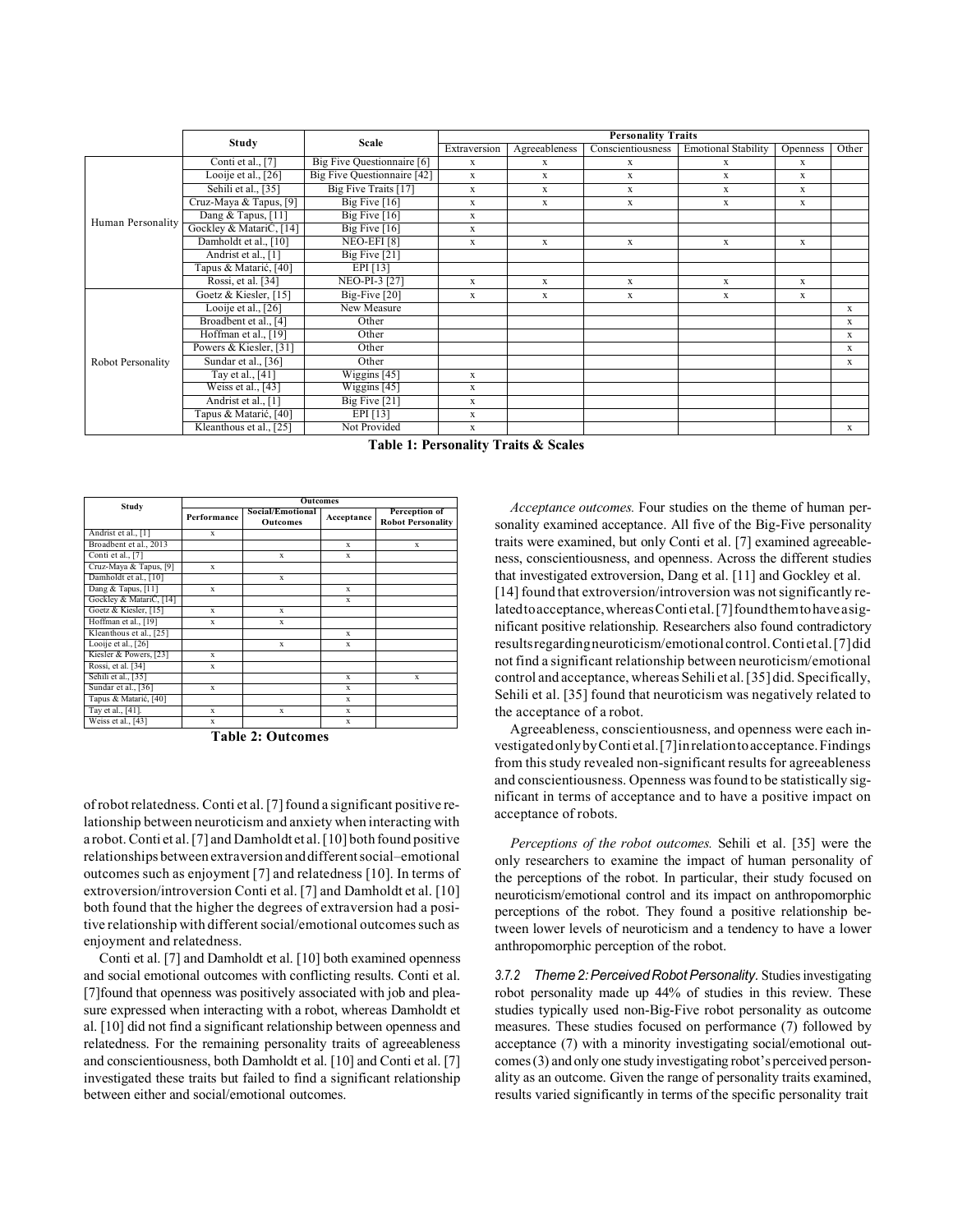of measurement. Common robot personality traits were those of anthropomorphism/human-likeness, and playfulness. These were each employed by two studies. The remainder of personality traits were unique to each study.

*Performance outcomes.* The outcome of performance was significantly impacted by a variety of robot personality traits. A total of seven studies looked at different robot personality traits and their impact on performance outcomes. In terms of anthropomorphism/ human-likeness, Powers and Kiesler [31]identified a positive and significant relationship between the more anthropomorphic or human-like robots and higher performance outcomes.

In terms of the personality trait of playfulness, both Goetz et al. [15] and Sundar et al. [36] investigated this personality trait. These authors found a significant effect of playfulness on performance outcomes. Goetz et al. [15] found that serious robots had higher performance than playful robots and Sundar et al. [36] found that this relationship was dependent on the robot's assigned role. Specifically, if the robot was assigned to an assistant role, the more playful it was, the better performance measures were, whereas a robot in a companion role who was playful led to lower performance outcomes. For the remaining personality traits investigated (e.g., responsiveness, masculinity, and robot extraversion) all but responsiveness were found to have a significant impact on performance [19, 41, 43]. Specifically, extraversion and femininity were found to have positive relationships with social/emotional outcomes [41, 43].

*Social/emotional outcomes.* Each study focused on different personality characteristics: playfulness, responsiveness, or femininity. Despite this, across all three of these studies each personality was found to have positive and significant associations with various social/emotional outcomes [15, 19, 41].

*Acceptance outcomes.* Here were found studies investigated acceptance in reference to robot personality. Each of these studies examined different robot personality characteristics. These characteristics were playfulness, femininity, friendliness, directness, and extraversion. Of these characteristics, playfulness, femininity, and extraversion were found to be significant [36, 41, 43] and to have positive associations with acceptance outcomes. Notably, Kleanthous et al [25] failed to report significance tests values but claimed to have observed a positive association between friendliness and acceptance outcomes, and a negative association between directness and acceptance outcomes.

*Perceptions of the robot outcomes.* Of studies exclusively investigating robot personality, only one study used robot personality as an outcome variable. In this study, anthropomorphism/humanlikeness was assessed and found to have a significant impact on whether individuals assigned a positive personality to a robot. Specifically, this study found that the more anthropomorphic the robot, the more individuals assigned it a positive personality [4].

*3.7.3 Theme 3:Human andRobotPersonality.* Three studiesin this review looked at both human's and robot's perceived personalities. Two of these studies [1, 40] investigated humans's personalities in terms of introversion/extraversion, and all three used introversion/extraversion (or comparable behavior) in terms of measuring

a robot's personality. Two studies looked at the same combinations of traits [1, 40] but examined different outcomes.

*Performance outcomes.* One study, Andrist et al. [1], examined both human and robot personalities in combination in terms of performance outcomes. They found that the degree of personality matching between the robot's perceived personality and the human's personality was important. Specifically, extroverts preferred extroverted robots and vice-versa forintroverts.

*Social/emotional outcomes.* Once again, only one study investigated the effects of both human and robot personality in combination in terms of social/emotional outcomes. Looije et al. [26] examined the degree of robot sociability (highly sociable robots vs. non sociable) and the degree of human conscientiousness(high or low). Given sociability's relationship with extraversion vs. introversion, highly sociable robots can be considered extroverted while non-sociable robots can be considered introverted. The results of this study indicated that the degree of conscientiousness of a participant had a significant negative relationship with the sociability (extraversion) of a robot. Specifically, the more social (extroverted) robot led to less positive outcomes than the less social robot (introverted) in cases where participants rated high in conscientiousness.

*Acceptance outcomes.* Two studies examined the effects of both human and robot personalities in terms of acceptance. First, Looije et al., [26] examined the impact of a more social (extroverted) vs. a less social (introverted) robot and how this impacted humans with varying degrees of conscientiousness. Results of this study were similar to findings in terms of social/emotional outcomes where highly conscientious humans had higher degrees of acceptance of less social (introverted) robots than highly social (extroverted) robots. In the second study, Taupus et al. [40] examined the effect of matching or not matching a robot's personality (introverted vs. extroverted) with a human's personality (introverted vs extroverted) onthehuman'sacceptanceofarobot.Findingsfromthisstudywere similar to those of Andrist et al. [1] in that extroverts tended to have higher acceptance ratings for extroverted robots and introverts had higher acceptance ratings of introvertedrobots.

#### **4 DISCUSSION AND OPPORTUNITIES.**

Despite the importance of personality in the health care human–robot interaction literature, there are several major gaps. Next, we present research opportunities (ROs) in the literature based on important gaps. These include research opportunities related to study samples, national biases, group-level analysis, similarity attraction and social/emotional outcomes, and moving beyond the Big Five traits. We focused on these issues because they represent several of the most salient yet addressable issues going forward.

#### **4.1 RO 1: Sample**

Three primary issues related to the sample were identified across the studiesin the review: sample size, sampling participants ages 65+ and the wide disparity with regard to gender diversity.

4.1.1 Size. The vast majority of studies included fewer than 50 participants in their sample, with three studies standing apart  $[7, 31, 41]$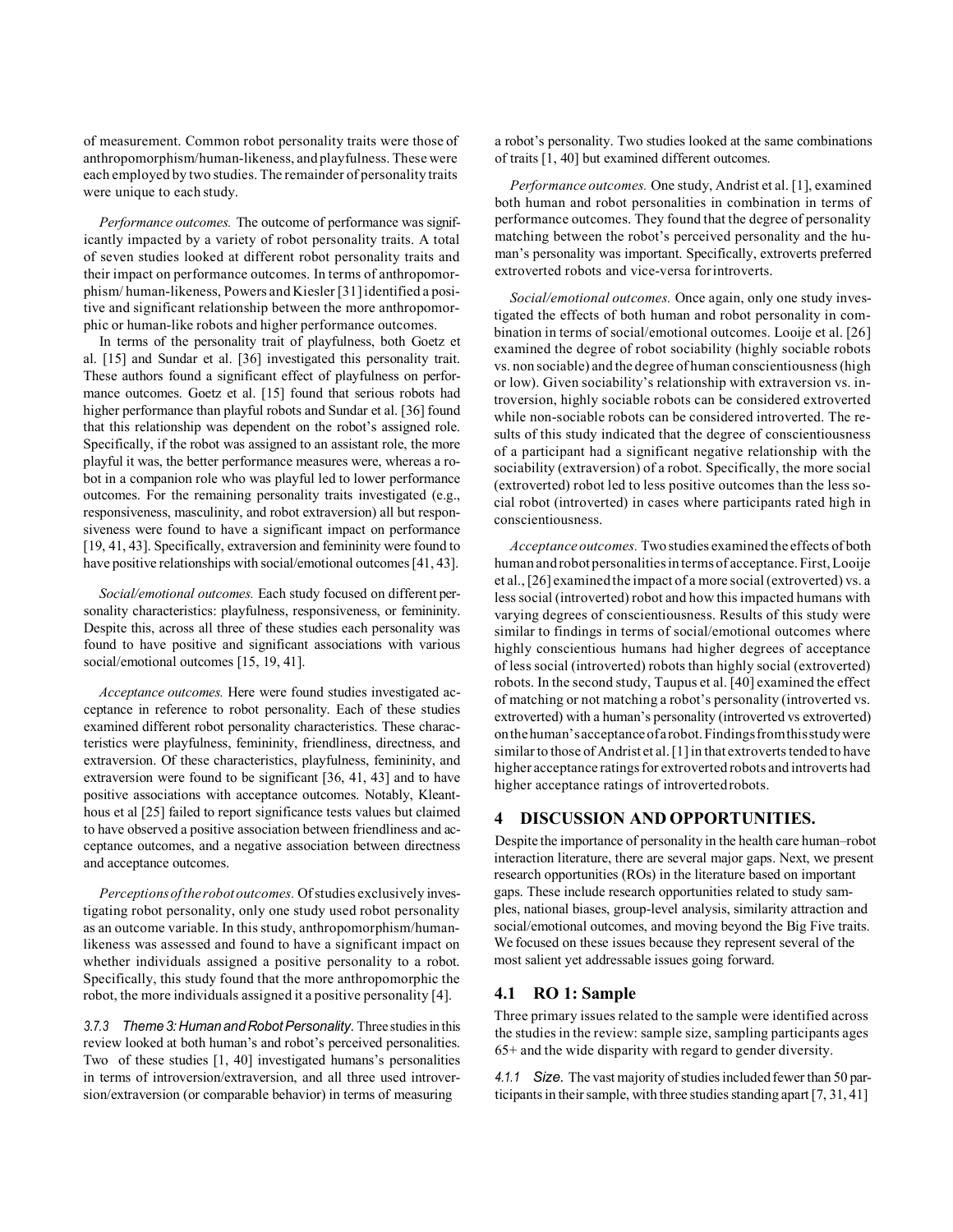in having out-size samples. The mean sample size excluding these large-sample studies averaged only 23.8, making generalization of results rather limited because such small samples are prone to sampling error  $[2]$ . In that the majority of studies (83%) identified in this review had relatively small participant counts, there is an opportunity for new studies to provide additional strength to these existing findings by including additional participants and increasing their relative sample size.

*4.1.2 65+ Participants in DiverseSettings.* There is a need to examine the impacts of personality in H-HRI with participants older than 65 in settings other than assisted-living/medical-residency programs. Many individuals older than 65 live home alone and might have different challenges from those living in assisted-living/medicalresidency programs. Therefore, there is a need to both identify those challenges and explore the role of personality in H-HRI. This is an unexplored area of study in personality in H-HRI.

*4.1.3 Gender.* Across the studies the issue of gender imbalance was much more problematic than it might appear, with 57% women vs. 43% men in total. However, nearly two-thirds of the studies reviewed had wider gender imbalances. This makes it difficult to generalize their findings across both populations. Additional studies are needed with properly balanced samples ensuring equal representation of men and women. In doing so, these studies would provide insights that are more generalizable across populations.

*4.1.4 Explore Other Countries.* Europe was the most frequently sampled region by far, with 64% of reported samples. The remaining regions represented were the Middle East and Northern Africa (12%), Asia (12%), and North America (12%). No samples were found from South America, Central America, or sub-Saharan Africa. Notably, the majority (55%) of studies failed to provide region or country information in relation to their samples. However, if we used the location of the authors of the papers, the breakdown appears similar, with North America (28%) increasing in size and Europe (52%) as well asthe Middle East and Northern Africa (8%) decreasing in size. Asia (12%) remained consistent. Once again, we still find a lack of studies with populations from South America, Central America, or sub-Saharan Africa. That being said, we should acknowledge that our focus on English-language-only articles could in part explain the lack of studies in South America, Central America, or sub-Saharan Africa. To partly address this shortcoming, we conducted a post hoc informal review for non-English-language papers on this topic. Unfortunately, we failed to identify any additional studies. Therefore, there appears to be a gap in studies with samples from South America, Central America, and sub-Saharan Africa, or at least in English-language publications.

## **4.2 RO 2: Level of Analysis**

No studies focused on personality in health care HRI investigated group-level interactions. Humans and robots in a health care context are certain to have one-on-one interactions, but these are not the only kind of interactions. For example, health care services are normally carried about by a team or group of health care workers rather than one individual. Therefore, a group-level analysis might assist in the investigation of teams and teaming between humans

and robots. [48–51] The lack of investigation beyond the individual level of analysis provides an opportunity for researchers.

#### **4.3 RO 3: Human and RobotPersonality**

At present, two studies investigated the interplay between humans' and robots' personalities in H-HRI. This stream of research is particularly important for two reasons. One, in reality both the human and the robot personalities have to be taken into consideration. Therefore, understanding the interplay between them is likely to provide important insights that can be generalized into valuable design recommendations. Two, there is a growing debate in the HRI community on whether it is better to match human and robot personality or mismatch them to achieve better interactions [22, 32, 52, 54]. Answering this question in the context of H-HRI would be valuable.

## **4.4 RO 4: Beyond BigFive**

The Big Five personality traits were the most employed measures of personality used. More specifically, the comparison between the impacts of extroversion vs. introversion was by far the most widely examined relationship. However, other personality traits such as helpfulness, reliability, intelligence, and confidence have been shown to be vital to helping physicians deliver quality health care to patients [28]. Yet, these personality traits were rarely examined in the study of H-HRI. Future research must explore a more diverse set of personalities that fully represents the most important traits needed by health care workers.

## **5 CONCLUSION**

Robots are becoming an important way to deliver health care across the world, and personality is vital to understanding their effectiveness. To establish what we know and identify what we do not know in this area, we conducted a review involving 1,069 articles. This review identified 18 studies that met the eligibility criteria. Specifically, we examined studies that provided the results of empirical research focused on human personality and interactions with embodied physical action robots in a healthcare context. Results of this investigation were organized into three overarching themes and gaps within these themes are highlighted. This paper is an important starting point in establishing an understanding of personality in H-HRI. Future research is needed to build on this review and expand our understanding of personality in H-HRI. Specifically, another review is needed to determine if there are any differences in the role of personality for human interactions with EPA robots versus human interactions with virtual agents/tele-presence robots in healthcare.

#### **REFERENCES**

- [1] S. Andrist, B. Mutlu, and A. Tapus. 2015. Look like me: Matching robot personality via gaze to increase motivation. *Conference on Human Factors in Computing Systems - Proceedings* 2015-April (2015),3603–3612.
- Norman Blaikie. 2004. Encyclopedia of Social Science Research Methods.
- [3] Robert Bogue. 2011. Robots in healthcare. *Industrial Robot: An International Journal* (2011).
- [4] E. Broadbent, V. Kumar, X. Li, J. Sollers, R.Q. Stafford, B.A. MacDonald, and D.M. Wegner. 2013. Robots with Display Screens: A Robot with a More Humanlike Face Display Is Perceived To Have More Mind and a Better Personality. *PLoS ONE* 8, 8 (2013).